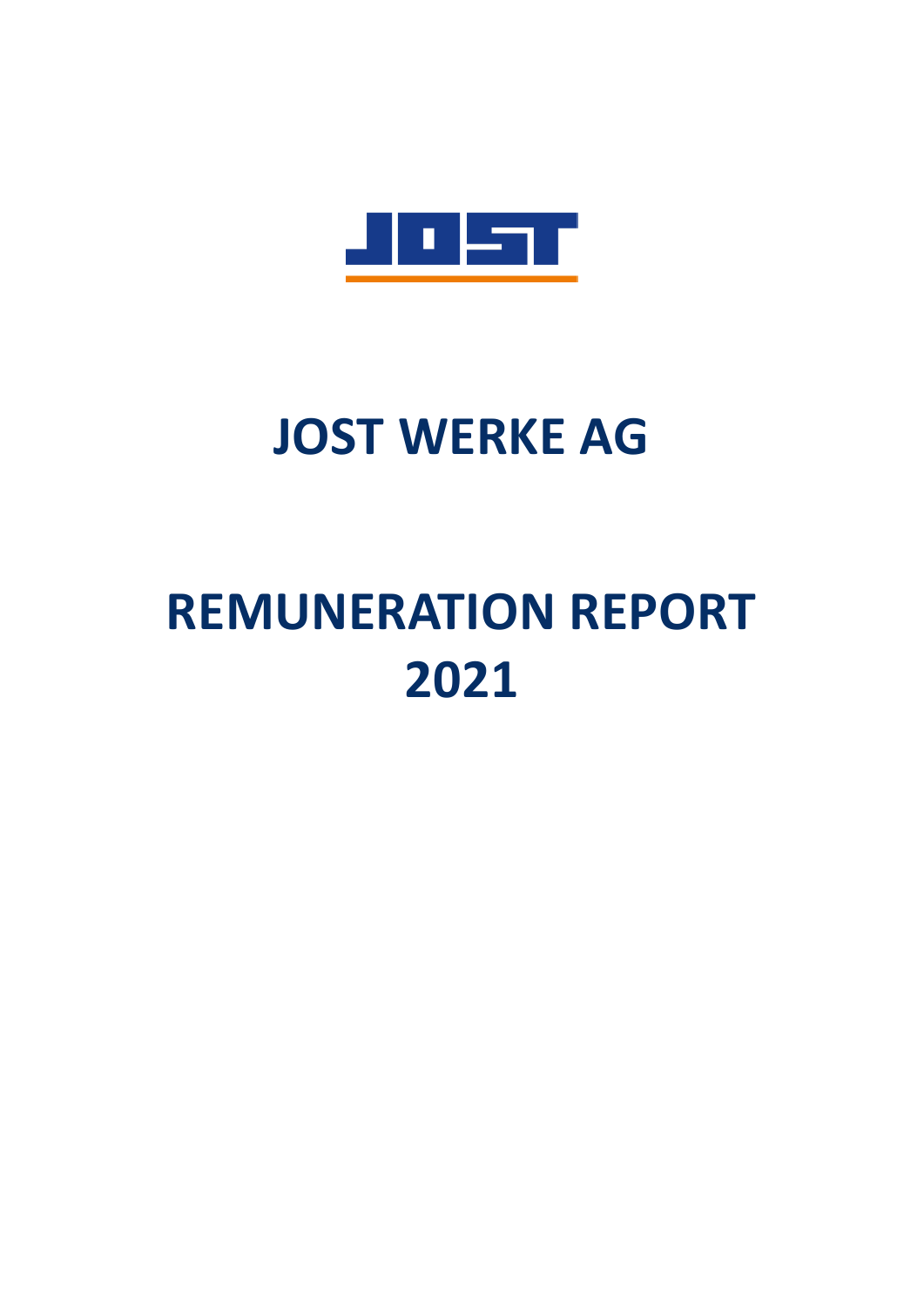## **REMUNERATION REPORT**

The Executive and Supervisory Boards of JOST Werke AG hereby report pursuant to Section 162 AktG on the remuneration granted and owed to the current and former members of the Executive and Supervisory Boards in the 2021 fiscal year. This reporting is aligned, for the first time, with the new requirements under Section 162 AktG which have been introduced by the German Act Transposing the Second Shareholder Rights Directive (Gesetz zur Umsetzung der Zweiten Aktionärsrechterichtlinie – ARUG II).

## THE EXECUTIVE BOARD'S REMUNERATION SYSTEM AND ITS APPLICATION TO THE 2021 FISCAL YEAR

ARUG II includes new regulations regarding the remuneration of the Executive Board whose implementation was required for the first time in the 2021 fiscal year. Following its preparation by the Executive and Nomination Committee, pursuant to Sections 87 (1), 87a (1) AktG the Supervisory Board resolved a new remuneration system for the Executive Board in the 2021 fiscal year. This was approved by the Annual General Meeting on May 6, 2021.  $\rightarrow$  https://ir.jost-world.com/remuneration

The remuneration system approved by the Annual General Meeting complies with the requirements of ARUG II. It is likewise based on the recommendations of the German Corporate Governance Code, as amended on December 16, 2019, and complies with these recommendations except for certain exceptions which are explained in the company's declaration of compliance.  $\rightarrow$ Declaration of **[compliance](https://www.jost-world.com/de/corporate/investor-relations/corporate-governance.html#c4942)** 

The current employment contracts of the Executive Board were concluded on the basis of the remuneration system effective as of the date of signing of these contracts ("old remuneration system") and are grandfathered. →*Main features of the Executive Board remuneration system in the 2020 Annual Report, p. 54 et seq.* The current Executive Board employment contracts therefore deviate from the system newly resolved. The following reporting mainly focuses on the old remuneration system and compliance with this system, since the Executive Board's remuneration in the 2021 fiscal year has been provided according to the old remuneration system, on the basis of the currently applicable contracts.

The old and new remuneration systems for the Executive Board are both intended to support the implementation of JOST's corporate strategy. Both in overall terms and in terms of their individual aspects, they provide a significant contribution to the promotion and implementation of the company's corporate strategy, by establishing incentives for sustainable and value-driven corporate development while reflecting the needs of JOST's shareholders, customers, employees, business partners, the environment and society at large (stakeholders).

Each Executive Board member's overall remuneration consists of fixed, non-performance-related and variable, performance-related components. The fixed remuneration comprises the Executive Board member's fixed annual salary as well as fringe benefits (fixed remuneration). The variable, performance-related remuneration consists of a one-year component (short-term incentive – STI) and a multi-year component (long-term incentive – LTI). In order to strengthen the performance incentive aspect of the remuneration system, the target remuneration mainly consists of performance-related components. The long-term incentive component of the performance-related LTI component exceeds the short-term performance-related STI component. This more strongly rewards the achievement of the group's long-term strategic goals.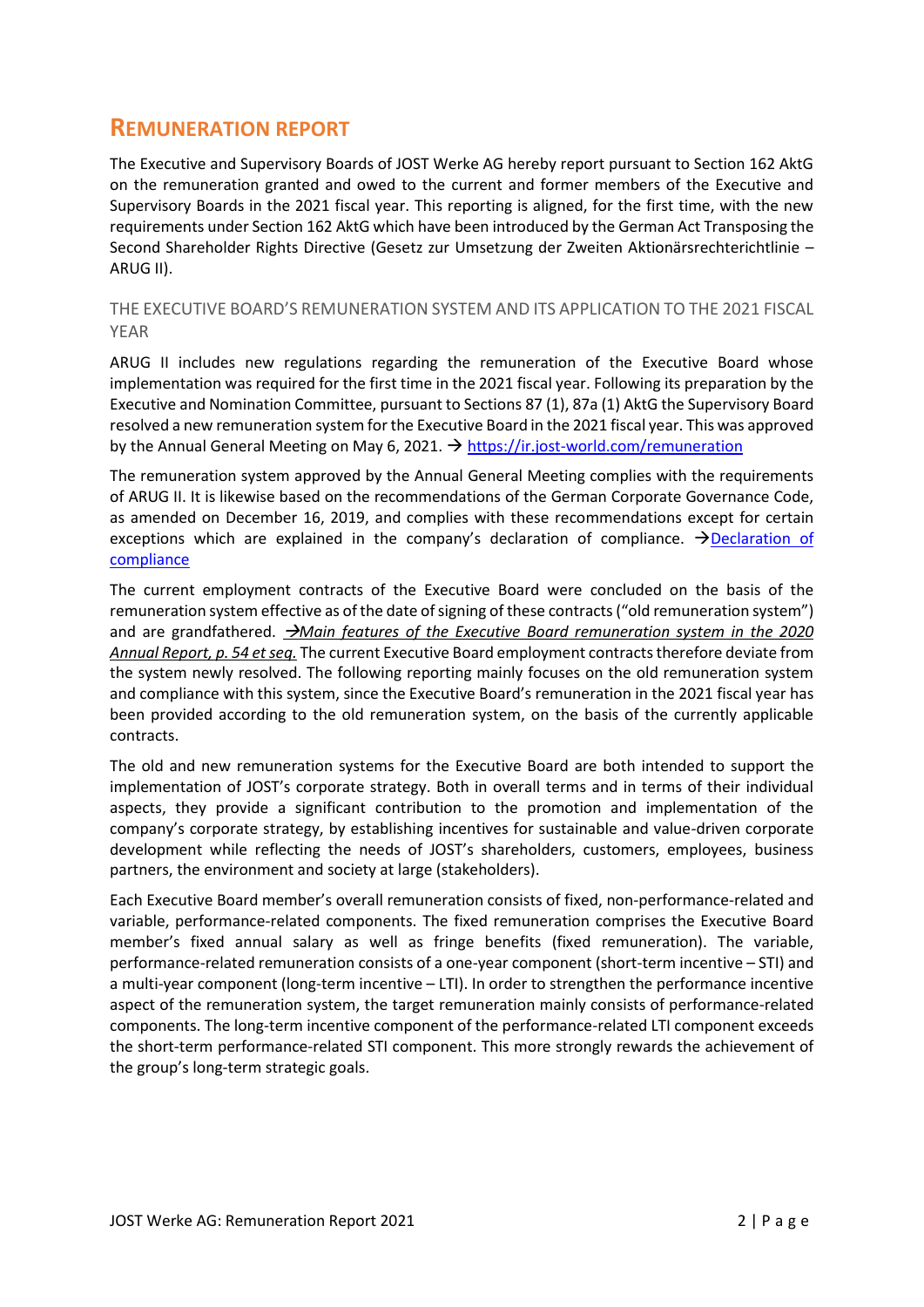

The Supervisory Board reviews the appropriateness of the remuneration components every year. For the purpose of an external comparison, the remuneration received by Executive Board members of similar companies is considered in order to assess the appropriateness of the remuneration provided and whether this is consistent with normal remuneration levels. In addition to the company's size and geographical position, this comparative context is influenced, in particular, by the industry in question. The Supervisory Board made a deliberate decision not to define a fixed and static peer group, as the Supervisory Board is of the opinion that making such a link with a specifically defined peer group may lead to inappropriate outcomes.

When assessing whether the remuneration is appropriate, the Supervisory Board also takes account of the circumstances within the company itself. In view of the significant differences within the group in terms of the remuneration structure, it has not undertaken a formal internal comparison of remuneration with a management group firmly defined for this purpose, but it has given consideration to the general remuneration practices within the company. The Supervisory Board's assessment of the appropriateness of the remuneration provided also considers the trend for the remuneration received by the workforce, defined as the average remuneration received by the group's employees in Germany.

## **Non-performance-related fixed remuneration**

Each Executive Board member receives a fixed annual salary which is paid out in twelve equal installments at the end of each calendar month.

Fringe benefits are additional components of this fixed remuneration. They include, for instance, a company car, enrollment in an accident insurance policy and a contribution to the Executive Board member's health and nursing insurance. Moreover, in addition to their fixed annual salary Executive Board members have the option for each full fiscal year of utilizing 20% of their fixed annual salary for a private pension scheme, by converting salary entitlements into pension entitlements. No other person entitlements exist.

The company also takes out an appropriate D&O insurance policy for the Executive Board members, to provide cover for a Executive Board member against risks arising from his work on behalf of the company. In accordance with Section 93 (2) AktG, the deductible agreed in this context is 10% of the loss up to at least the amount of one and a half times the fixed annual remuneration of the Executive Board member in question.

From the point of view of non-performance-related fixed remuneration, there are no differences between the newly resolved remuneration system and the old remuneration system under which the currently applicable Executive Board contracts were concluded.

This fixed remuneration is intended to be competitive in the market environment in which the JOST Group operates to enable it to recruit suitable and competent Executive Board candidates who will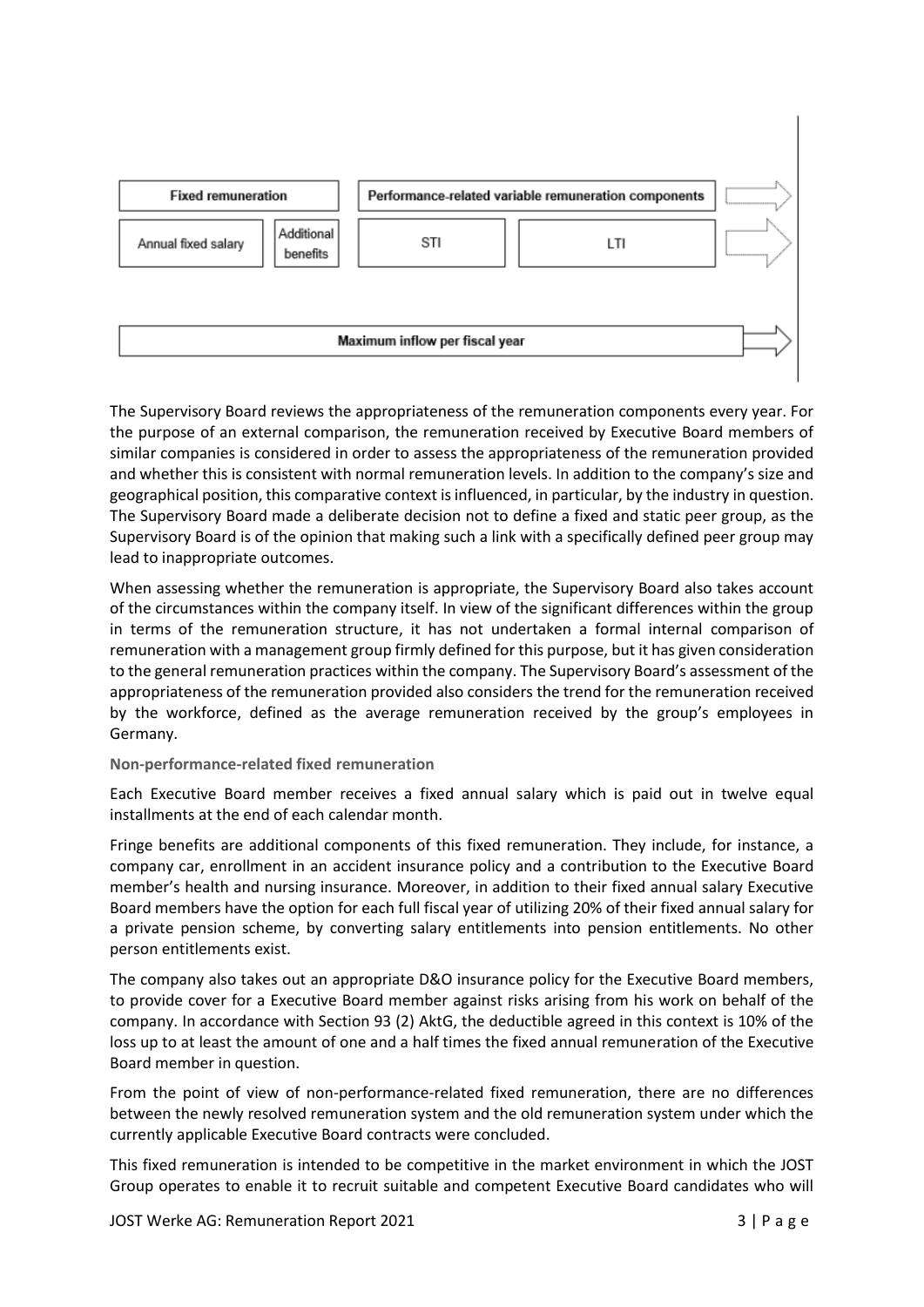develop and successfully implement the JOST's Group strategy. It corresponds to 100% of the target remuneration for the non-performance-related components.

| In $\epsilon$ thousands                     |      | Joachim Dürr (CEO) |      | Dr. Ralf Eichler (COO) | Dr. Christian Terlinde (CFO) |      |  |
|---------------------------------------------|------|--------------------|------|------------------------|------------------------------|------|--|
|                                             | 2020 | 2021               | 2020 | 2021                   | 2020                         | 2021 |  |
| Fixed remuneration                          | 583  | 620                | 388  | 415                    | 388                          | 415  |  |
| Deferred compensation for<br>pension scheme | 120  | 124                | 80   | 83                     | 80                           | 83   |  |
| Fringe benefits                             | 8    | 6                  | 22   | 12                     | 6                            | 6    |  |
| <b>Total (fixed components)</b>             | 711  | 750                | 490  | 510                    | 474                          | 504  |  |

Individualized fixed remuneration of current Executive Board members

The increase in fixed remuneration in the 2021 fiscal year relative to the previous year mainly reflects the fact that, in the 2020 fiscal year, all of the Executive Board members voluntarily forewent 5% of their fixed monthly remuneration, in order to ease the strain on the company during the crisis caused by the coronavirus pandemic. This agreement was in place for the period of seven months in which short-time work was introduced at the company's German plants.

## **Performance-related variable remuneration**

The variable, performance-related remuneration components consist of a short-term incentive (STI) and a long-term incentive (LTI). In both the old and new remuneration systems, the performancerelated component is based on the group's adjusted EBITDA. Unlike in the case of the new remuneration system, the old remuneration system did not yet include a non-financial component (ESG goal).

The adjusted EBITDA target to be achieved is set annually by the Supervisory Board. The CEO Joachim Dürr receives as an overall bonus (sum total of all performance-related components) 0.60% of the adjusted EBITDA actually achieved, while the Executive Board members Dr. Ralf Eichler and Dr. Christian Terlinde receive as an overall bonus 0.40% of the adjusted EBITDA actually achieved.

If adjusted EBITDA in any given fiscal year does not amount to at least 80% of the target set by the Supervisory Board, Executive Board members are not entitled to variable remuneration. Even if the agreed targets are met, the overall bonus is not disbursed in full in a single payment.

45% of this is paid as a short-term component (STI), with a term of one year. The STI is intended to provide an incentive for the successful fulfillment of the group's annual operational goals which underpin its long-term success. It will be paid out two weeks after the adoption of the audited consolidated financial statements for the past fiscal year.

The remaining 55% of the performance-related overall bonus will be converted into a long-term LTI component. As in the case of the old remuneration system, in accordance with their existing contracts the LTI component will be paid out in full to Joachim Dürr and Dr. Ralf Eichler if the adjusted Group EBITDA in the following fiscal year at least matches the adjusted EBITDA in the assessment period. Under the old remuneration system, the LTI component will be paid out in full to Dr. Christian Terlinde if the adjusted Group EBITDA three years later has exceeded the adjusted EBITDA in the assessment period. The old system is not linked to the share price trend.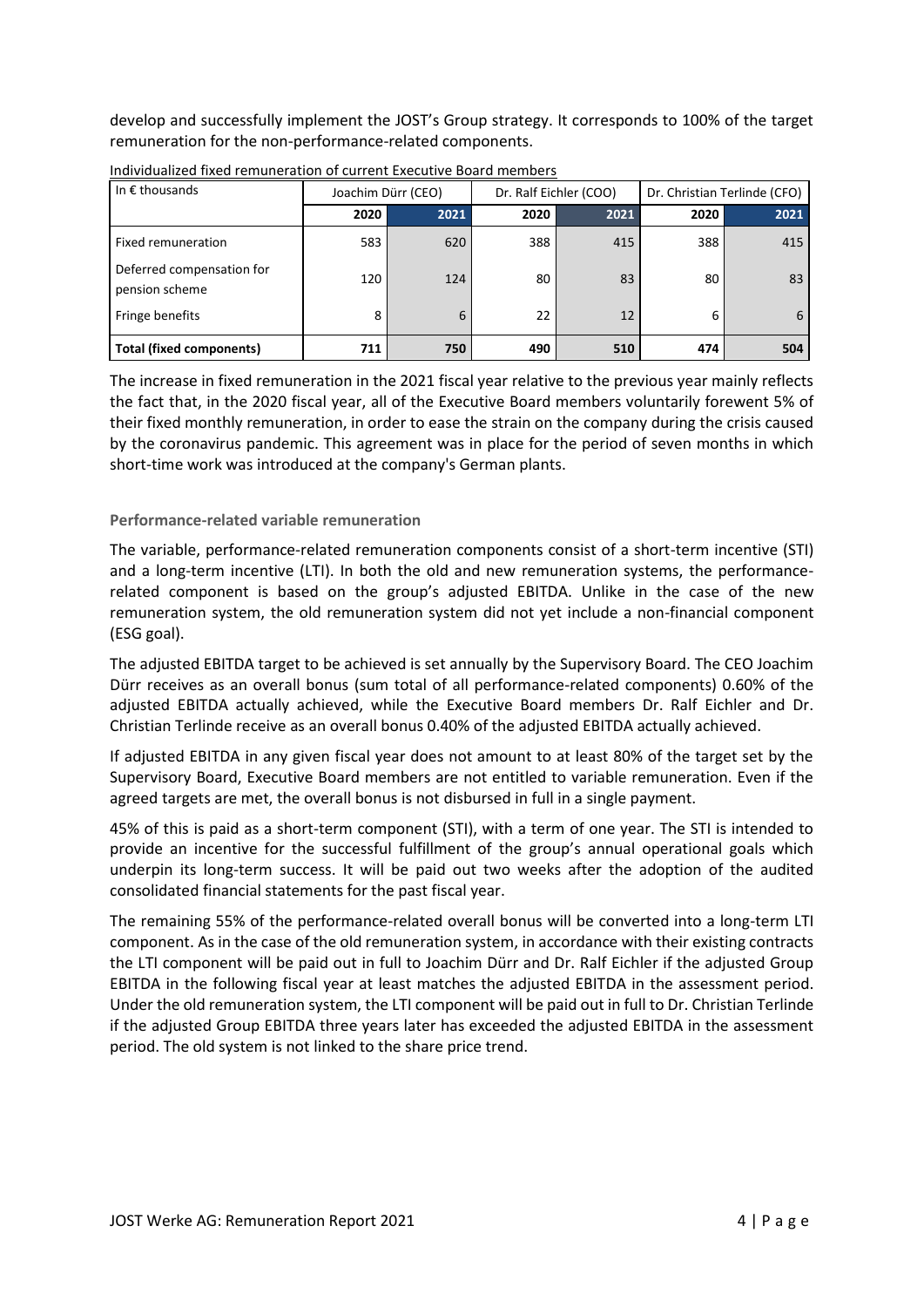Target achievement and calculation of performance-related remuneration in 2021

The Executive Board remuneration "granted" and "owed" in the 2021 fiscal year pursuant to Section 162 (1) sentence 2 no. 1 AktG comprises the STI component payments for the 2020 fiscal year – which were made two weeks after the adoption of the audited consolidated financial statements for 2020, in April 2021 – as well as the LTI component payments for the 2019 fiscal year which were likewise paid out in April 2021 under the old remuneration system. On the basis of the definition applied here, these amounts are "owed" to the members of the Executive Board following the approval of the annual financial statements in March 2021 and were actually received through the payment made in April 2021 and thus "granted" in the 2021 fiscal year.

According to the definition provided in Section 162 (1) sentence 2 no. 1 AktG, remuneration is

- **granted** once it has actually been received (i.e. paid out);
- owed once it has fallen due but has not yet been received (i.e. paid out).

## Target achievement for financial key performance indicators

| <b>Fiscal year</b> | Performance<br>criterion  | <b>Threshold for</b><br>granting<br>(80% target<br>achievement) | <b>Target</b><br>(100% target)<br>achievement) | <b>Threshold for</b><br>max. granting<br>(200% target<br>achievement) | <b>Profit/loss</b> | <b>Target</b><br>achievement |
|--------------------|---------------------------|-----------------------------------------------------------------|------------------------------------------------|-----------------------------------------------------------------------|--------------------|------------------------------|
| 2019               | Adjusted<br><b>EBITDA</b> | €83 million                                                     | €104 million                                   | €208 million                                                          | €101 million       | 97%                          |
| 2020               | Adjusted<br><b>EBITDA</b> | €90 million                                                     | €112 million                                   | €224 million                                                          | $£103$ million     | 92%                          |

### Calculation of payment of the STI component from the 2020 fiscal year

| <b>Executive Board</b>       | Target amount (STI)<br>100% STI 2020 | <b>Target achievement</b> | <b>Amount paid out in 2021</b><br>(STI 2020) |
|------------------------------|--------------------------------------|---------------------------|----------------------------------------------|
| Joachim Dürr (CEO)           | €302 thousand                        | 92%                       | €277 thousand                                |
| Dr. Ralf Eichler (COO)       | €202 thousand                        | 92%                       | €185 thousand                                |
| Dr. Christian Terlinde (CFO) | €202 thousand                        | 92%                       | €185 thousand                                |

Since the adjusted EBITDA achieved in the 2020 fiscal year exceeds the adjusted EBITDA in 2019, the Executive Board members are entitled to receive payment of the LTI component for the year 2019.

#### Calculation of payment of the LTI component from the 2019 fiscal year

| <b>Executive Board</b>        | <b>Target amount (LTI)</b><br>100% LTI 2019 | <b>Target achievement</b> | Amount paid out in 2021<br>(LTI 2019) |
|-------------------------------|---------------------------------------------|---------------------------|---------------------------------------|
| Joachim Dürr (CEO)            | €257 thousand                               | 97%                       | €249 thousand                         |
| Dr. Ralf Eichler (COO)        | €229 thousand                               | 97%                       | €222 thousand                         |
| Dr. Christian Terlinde (CFO)* | €229 thousand                               | 97%                       |                                       |
| Lars Brorsen (former CEO)     | €430 thousand                               | 97%                       | €416 thousand                         |

\*For Dr. Christian Terlinde, the LTI component from fiscal year 2019 will be paid out in fiscal year 2023. He was appointed to the Executive Board as of January 1, 2019 and therefore is not entitled to any LTI payouts from previous years.

### STI/LTI for the 2022 (STI) or 2023/2025 (LTI) fiscal years, payable on the basis of the 2021 fiscal year

According to the interpretation of Section 162 (1) sentence 2 no. 1 AktG applied here, neither the STI nor the LTI which result from the achievement of the targets defined in the financial performance criteria in the 2021 fiscal year has been "granted," and nor is it "owed."

The STI and LTI resulting from the achievement of the targets defined in the performance criteria in the 2021 fiscal year have exclusively been presented in this remuneration report in order voluntarily to provide the greatest possible level of transparency.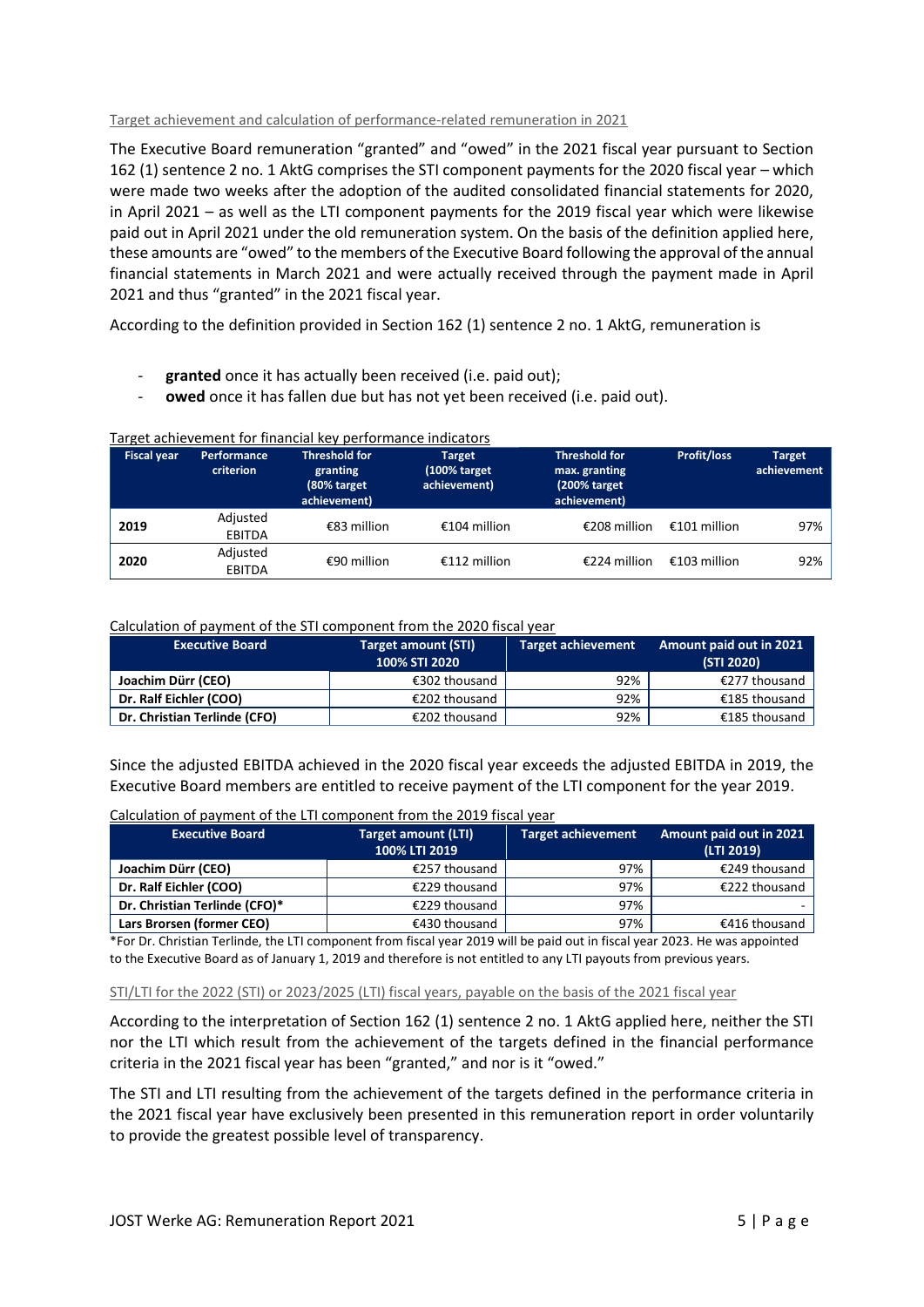#### Target achievement for financial key performance indicators

| <b>Fiscal year</b> | Performance<br>criterion  | Threshold for<br>granting<br>(80% target<br>achievement) | Target<br>$(100%$ target<br>achievement) | <b>Threshold for</b><br>max. granting<br>(200% target)<br>achievement) | <b>Profit/loss</b> | <b>Target</b><br>achievement |
|--------------------|---------------------------|----------------------------------------------------------|------------------------------------------|------------------------------------------------------------------------|--------------------|------------------------------|
| 2021               | Adjusted<br><b>EBITDA</b> | €91 million                                              | €113 million                             | €227 million                                                           | €133 million       | 118%                         |

#### Calculation of the STI component from fiscal year 2021

| <b>Executive Board</b>       | <b>Target amount (STI)</b><br>100% STI 2021 | <b>Target achievement</b> | Amount paid out in<br>2022 (STI) |  |
|------------------------------|---------------------------------------------|---------------------------|----------------------------------|--|
| Joachim Dürr (CEO)           | €306 thousand                               | 118%                      | €360 thousand                    |  |
| Dr. Ralf Eichler (COO)       | €204 thousand                               | 118%                      | €240 thousand                    |  |
| Dr. Christian Terlinde (CFO) | €204 thousand                               | 118%                      | €240 thousand                    |  |

#### Calculation of the LTI component from fiscal year 2021

| <b>Executive Board</b>       | Target amount (LTI)<br>100% LTI 2021 | <b>Target achievement</b> | Amount paid out in<br>2023 / 2025 (LTI) |
|------------------------------|--------------------------------------|---------------------------|-----------------------------------------|
| Joachim Dürr (CEO)           | €374 thousand                        | 118%                      | €440 thousand                           |
| Dr. Ralf Eichler (COO)       | €249 thousand                        | 118%                      | €293 thousand                           |
| Dr. Christian Terlinde (CFO) | €249 thousand                        | 118%                      | €293 thousand                           |

**Remuneration of the Executive Board members granted and owed in fiscal year 2021** 

The following tables provide a breakdown of the remuneration components "granted" and "owed" in the 2021 fiscal year and in each case their relative proportion under Section 162 (1) no. 1 AktG for current and former members of the Executive Board. This table thus includes

- all of the amounts which the individual Executive Board members have actually received (i.e. which have been paid out to them) in the year under review (the "**remuneration granted**"), and
- all of the remuneration which is already due but has not yet been received (i.e. has not yet been paid out) ("**remuneration owed**").

Specifically this comprises, on the one hand, the fixed annual remuneration paid out in the fiscal year, the fringe benefits accruing in the fiscal year and the pension allowance paid out in the fiscal year as elements of the non-performance-related component and, on the other, the STI based on the 2020 fiscal year and the LTI based on the 2019 fiscal year, both of which were paid out in the 2021 fiscal year.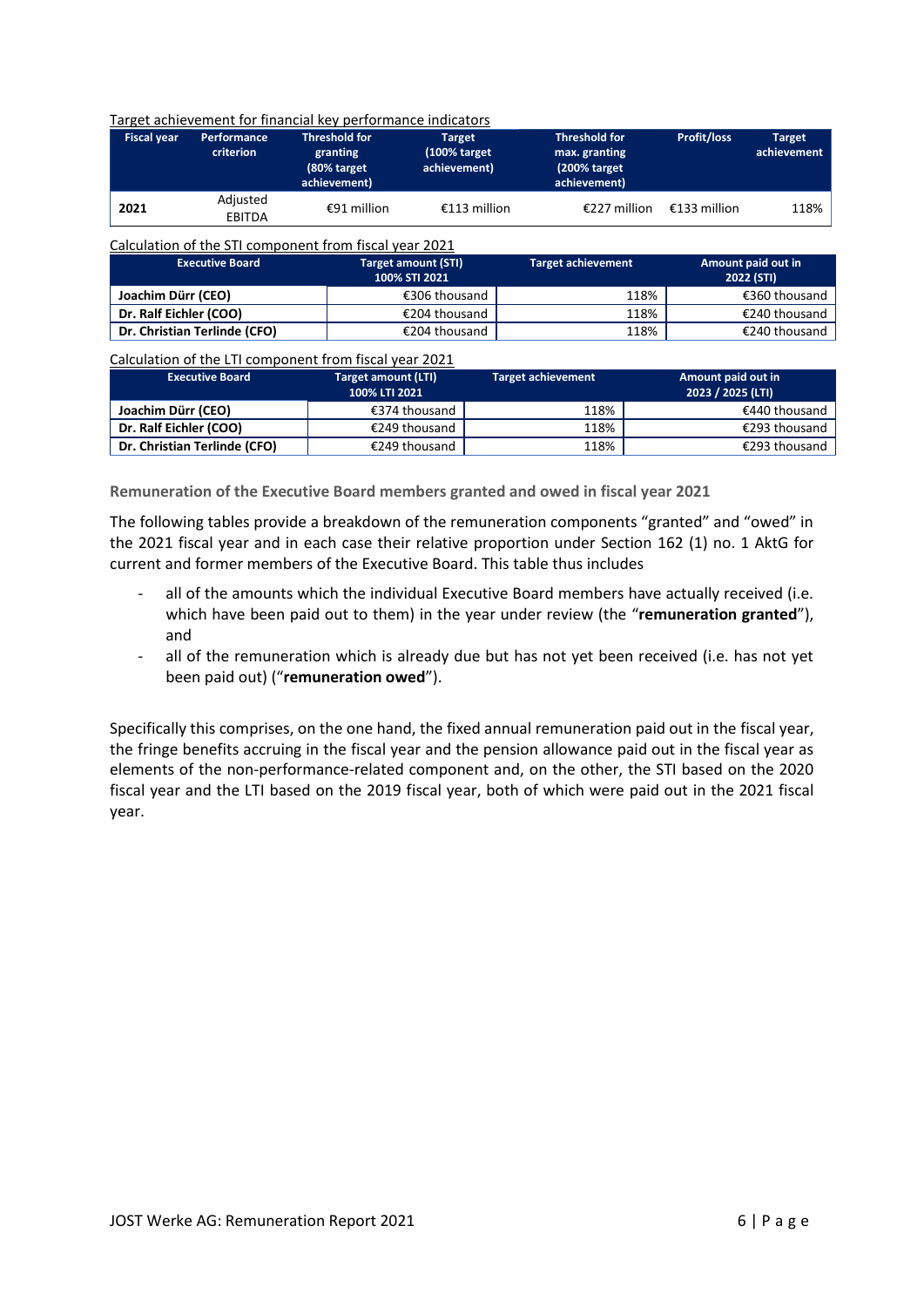| <b>Executive Board</b>     | Joachim Dürr |                 |       |     | Dr. Ralf Eichler |                 |      |                | Dr. Christian Terlinde (CFO) |                 |      |              |
|----------------------------|--------------|-----------------|-------|-----|------------------|-----------------|------|----------------|------------------------------|-----------------|------|--------------|
| remuneration               | (CEO)        |                 |       |     | (COO)            |                 |      |                |                              |                 |      |              |
| according to Section       |              | Appointed: 2019 |       |     |                  | Appointed: 2000 |      |                |                              | Appointed: 2019 |      |              |
| 162 AktG                   |              |                 |       |     |                  |                 |      |                |                              |                 |      |              |
| in $\epsilon$ thousands    | 2020         | %               | 2021  | %   | 2020             | %               | 2021 | %              | 2020                         | %               | 2021 | %            |
| Fixed remuneration         | 583          | 64              | 620   | 49  | 388              | 45              | 415  | 45             | 388                          | 59              | 415  | 60           |
| Deferred                   |              |                 |       |     |                  |                 |      |                |                              |                 |      |              |
| compensation,              | 120          | 13              | 124   | 10  | 80               | 9               | 83   | 9              | 80                           | 12              | 83   | 12           |
| pension scheme             |              |                 |       |     |                  |                 |      |                |                              |                 |      |              |
| Fringe benefits            | 8            | $\mathbf{1}$    | 6     | 0   | 22               | 3               | 12   | $\overline{c}$ | 6                            | $\mathbf{1}$    | 6    | $\mathbf{1}$ |
| Non-performance            | 711          | 78              | 750   | 59  | 490              | 57              | 510  | 56             | 474                          | 72              | 504  | 73           |
| related component          |              |                 |       |     |                  |                 |      |                |                              |                 |      |              |
| One-year variable          | 204          | 22              | 277   | 22  | 181              | 21              | 185  | 20             | 181                          | 28              | 185  | 27           |
| remuneration (STI)         |              |                 |       |     |                  |                 |      |                |                              |                 |      |              |
| Multi-year variable        |              |                 | 249   | 19  | 192              | 22              | 222  | 24             |                              |                 |      |              |
| remuneration (LTI)         |              |                 |       |     |                  |                 |      |                |                              |                 |      |              |
| <b>Performance related</b> | 204          | 22              | 526   | 41  | 373              | 43              | 407  | 44             | 181                          | 28              | 185  | 27           |
| component                  |              |                 |       |     |                  |                 |      |                |                              |                 |      |              |
| <b>Total remuneration</b>  | 915          | 100             | 1,276 | 100 | 863              | 100             | 917  | 100            | 658                          | 100             | 689  | 100          |

Remuneration granted and owed to current members of the Executive Board

The above table does not include the STI based on the 2021 fiscal year – which will only be owed in 2022 following the approval of the 2021 Annual Report and will be granted two weeks later – or the LTI for 2021, which will not be granted until 2023 or 2025. For further information, please see the voluntary disclosures made in the previous section "STI/LTI for the 2022 (STI) or 2023/2025 (LTI) fiscal years, payable on the basis of the 2021 fiscal year" and the section "Compliance with maximum remuneration."

The following table provides a breakdown of the remuneration components granted (i.e. paid out) and owed (i.e. due, but not yet paid out) in the 2021 fiscal year and in each case their relative proportion of overall remuneration under Section 162 AktG for former members of the Executive Board.

| <b>Executive Board remuneration</b>       | Lars Brorsen             |                 |                      | Christoph Hobo |              |                 |                      |   |
|-------------------------------------------|--------------------------|-----------------|----------------------|----------------|--------------|-----------------|----------------------|---|
| according to Section 162 AktG             | (former CEO)             |                 |                      |                | (former CFO) |                 |                      |   |
|                                           |                          | Appointed: 1999 |                      |                |              | Appointed: 2016 |                      |   |
|                                           |                          |                 | Departed: 09/30/2019 |                |              |                 | Departed: 12/31/2018 |   |
| in $\epsilon$ thousands                   | 2020                     | %               | 2021                 | %              | 2020         | %               | 2021                 | % |
| Fixed remuneration                        |                          |                 |                      |                |              |                 |                      |   |
| Deferred compensation, pension            |                          |                 |                      |                |              |                 |                      |   |
| scheme                                    |                          |                 |                      |                |              |                 |                      |   |
| Fringe benefits                           |                          |                 |                      |                |              |                 |                      |   |
| Non-performance related<br>component      |                          |                 |                      |                |              |                 |                      |   |
| One-year variable remuneration<br>(STI)   | 340                      | 45              |                      |                |              |                 |                      |   |
| Multi-year variable remuneration<br>(LTI) | 411                      | 55              | 416                  | 100            | 192          | 100             |                      |   |
| Performance related component             | 100<br>416<br>100<br>751 |                 |                      | 192            | 100          |                 |                      |   |
| <b>Total remuneration</b>                 | 751                      | 100             | 416                  | 100            | 192          | 100             |                      |   |

Remuneration granted and owed to former members of the Executive Board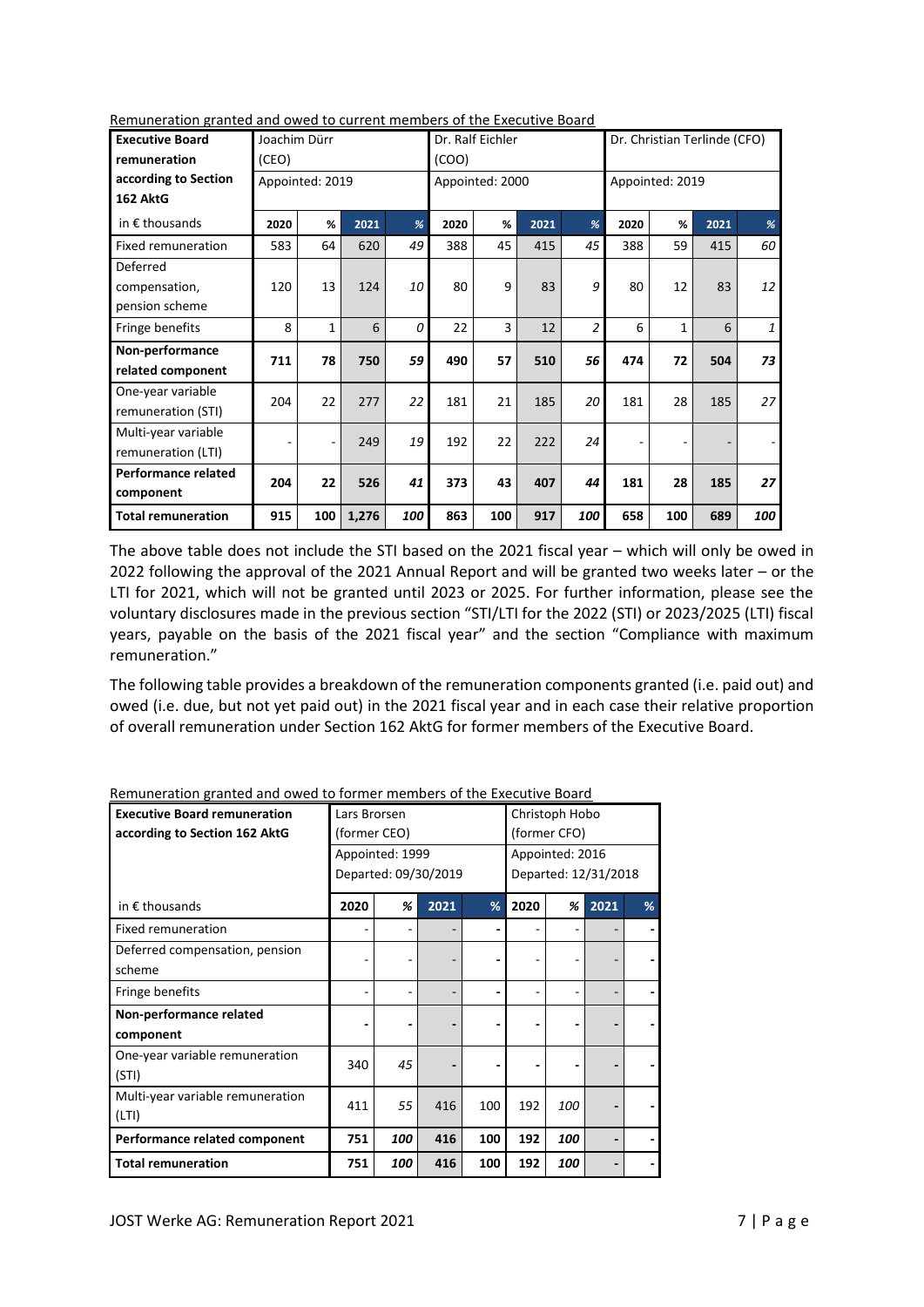## **Compliance with maximum remuneration**

In both the old and new remuneration systems, the overall bonus granted in the fiscal year in question may not exceed twice the fixed annual remuneration (cap).

For the new system, the Supervisory Board has also stipulated according to Section 87a (1) sentence 2 no. 1 AktG that the total remuneration components provided in any one fiscal year, for a given fiscal year, may not exceed €2.5m for the CEO and €1.7m for the other members of the Executive Board and – in view of the extended term of the LTI in the new system and its link to the share price trend – has introduced a cap in terms of the benefits received.

Under the old remuneration system, the total performance-related remuneration components may not exceed twice the fixed annual remuneration of the respective Executive Board member. The timing of the related expense is relevant for this purpose, i.e. the fixed annual remuneration in 2021 and the STI/LTI based on the 2021 fiscal year which the Executive Board will not receive until the 2022 (STI) or 2023/2025 (LTI) fiscal years.

The following table shows the maximum possible remuneration for current and former members of the Executive Board and compliance with it.

| <b>Benefits granted</b>                   | Joachim Dürr<br>(CEO) |       | (COO) | Dr. Ralf Eichler |       | Dr. Christian Terlinde<br>(CFO) |              | Lars Brorsen<br>(former CEO) |  |  |
|-------------------------------------------|-----------------------|-------|-------|------------------|-------|---------------------------------|--------------|------------------------------|--|--|
|                                           | Appointed: 2019       |       |       | Appointed: 2000  |       | Appointed: 2019                 | Departed:    | 09/30/2019                   |  |  |
| in $\epsilon$ thousands                   | 2021                  | Max.  | 2021  | Max.             | 2021  | Max.                            | 2021         | Max.                         |  |  |
| Fixed remuneration                        | 620                   | 620   | 415   | 415              | 415   | 415                             | $\Omega$     | 0                            |  |  |
| Deferred<br>compensation,                 | 124                   | 124   | 83    | 83               | 83    | 83                              | $\mathbf 0$  | $\overline{0}$               |  |  |
| pension scheme                            |                       |       |       |                  |       |                                 |              |                              |  |  |
| Fringe benefits                           | 6                     | 6     | 12    | 12               | 6     | 6                               | 0            | $\overline{0}$               |  |  |
| Non-performance<br>related component      | 750                   | 750   | 510   | 510              | 504   | 504                             | 0            | 0                            |  |  |
| One-year variable<br>remuneration (STI)   | 360                   | 558   | 240   | 374              | 240   | 374                             | $\Omega$     | $\Omega$                     |  |  |
| Multi-year variable<br>remuneration (LTI) | 440                   | 682   | 293   | 456              | 293   | 456                             | $\Omega$     | $\Omega$                     |  |  |
| <b>Performance related</b><br>component   | 800                   | 1,240 | 533   | 830              | 533   | 830                             | $\bf{0}$     | 0                            |  |  |
| <b>Total remuneration</b>                 | 1,550                 | 1,990 | 1,043 | 1,340            | 1,034 | 1,334                           | $\mathbf{0}$ | 0                            |  |  |

Compliance with maximum Executive Board remuneration in fiscal year 2021

For the calculation of the STI and LTI components relevant in this context, please see the above section entitled "STI/LTI for the 2022 (STI) or 2023/2025 (LTI) fiscal years, payable on the basis of the 2021 fiscal year"

## **Further information**

In the past fiscal year, no member of the Executive Board was promised or granted benefits from third parties in relation to their service as an Executive Board member.

Executive Board members do not receive any remuneration for seats which they hold on supervisory boards within the JOST Group.

In the Executive Board's current contracts, in accordance with the old remuneration system no provision has been made for a compliance or performance clawback or a related malus. The new remuneration system includes provisions covering compliance and performance clawbacks.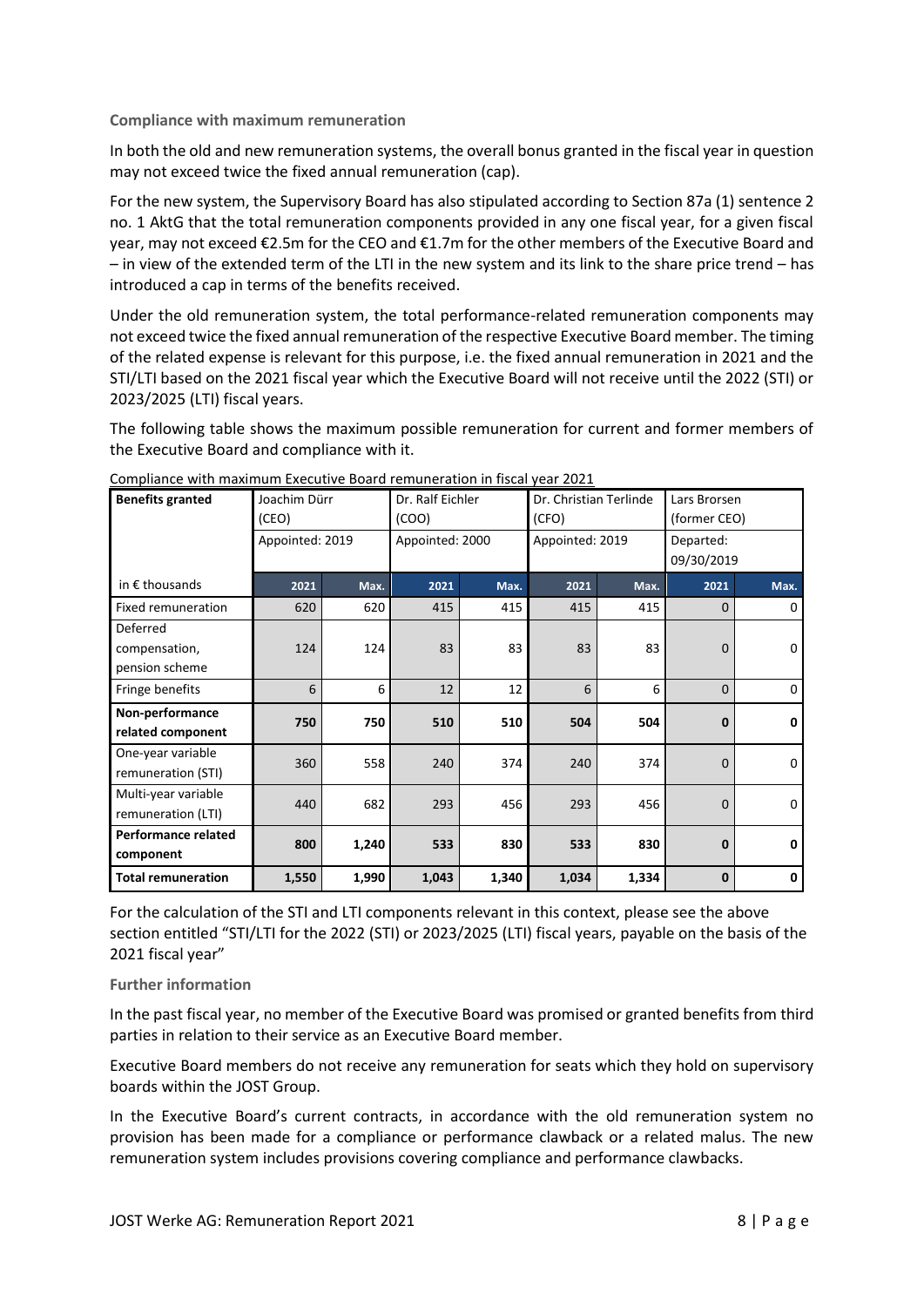## SUPERVISORY BOARD REMUNERATION

The remuneration system of the Supervisory Board, which is governed by Article 15 of the Articles of Association, was confirmed and approved without changes by the General Meeting on May 6, 2021.

In accordance with Article 15 of the Articles of Association, each Supervisory Board member receives fixed annual remuneration of €50 thousand, payable after the end of the fiscal year. The company thus follows the suggestion contained in G.18 GCGC 2020. Pursuant to recommendation G.17 GCGC 2020, the remuneration system also takes into account a member's status as Chair or Deputy Chair of the Supervisory Board as well as membership of a committee: The Chair of the Supervisory Board receives three times the fixed remuneration and therefore €150 thousand, and his or her Deputy receives one and a half times and therefore €75 thousand.

For service on a committee, the Chair of the committee in question receives an additional €20 thousand and every other member of the committee an additional €10 thousand. Members are not entitled to a separate attendance allowance.

Supervisory Board members who only have a seat on the Supervisory Board or serve as Chair for part of a fiscal year receive appropriate pro-rated compensation.

Furthermore, JOST Werke AG reimburses Supervisory Board members the expenses incurred in performing their duties as required by Section 670 BGB as well as any sales tax payable on the remuneration and expenses.

The following table provides a breakdown of the remuneration "granted" and "owed" in the 2021 fiscal year and in each case its relative proportions under Section 162 (1) no. 1 AktG for current members of the Supervisory Board. The same definition of remuneration "granted" and "owed" is applied here as in the section "Remuneration of the Executive Board members granted and owed in fiscal year 2021."

| in $\epsilon$ thousands    |              | 2020 |                  |    |       |     | 2021         |    |                  |    |              |     |
|----------------------------|--------------|------|------------------|----|-------|-----|--------------|----|------------------|----|--------------|-----|
|                            |              |      |                  |    |       |     | <b>Fixed</b> |    |                  |    |              |     |
|                            | <b>Fixed</b> |      |                  |    |       |     | remun        |    |                  |    |              |     |
| <b>Members of the</b>      | emune        |      | <b>Committee</b> |    |       |     | eratio       |    | <b>Committee</b> |    |              |     |
| <b>Supervisory Board</b>   | ration       | %    | work             | %  | Total | %   | n            | %  | work             | %  | <b>Total</b> | %   |
| Manfred Wennemer (Chair:   |              |      |                  |    |       |     |              |    |                  |    |              |     |
| Supervisory Board and      |              |      |                  |    |       |     |              |    |                  |    |              |     |
| Nomination Committee)      | 150          | 88   | 20               | 12 | 170   | 100 | 146          | 88 | 19               | 12 | 165          | 100 |
| Prof. Dr. Bernd Gottschalk |              |      |                  |    |       |     |              |    |                  |    |              |     |
| (Deputy Chair)             | 75           | 88   | 10               | 12 | 85    | 100 | 73           | 88 | 10               | 12 | 83           | 100 |
| Jürgen Schaubel            |              |      |                  |    |       |     |              |    |                  |    |              |     |
| (Audit Committee Chair)    | 50           | 71   | 20               | 29 | 70    | 100 | 49           | 72 | 19               | 28 | 68           | 100 |
| Klaus Sulzbach             | 50           | 83   | 10               | 17 | 60    | 100 | 49           | 83 | 10               | 17 | 59           | 100 |
| Natalie Hayday             | 50           | 83   | 10               | 17 | 60    | 100 | 49           | 83 | 10               | 17 | 59           | 100 |
| <b>Rolf Lutz</b>           | 50           | 83   | 10               | 17 | 60    | 100 | 49           | 83 | 10               | 17 | 59           | 100 |
| Total remuneration,        |              |      |                  |    |       |     |              |    |                  |    |              |     |
| <b>Supervisory Board</b>   | 425          |      | 80               |    | 505   |     | 415          |    | 78               |    | 493          |     |

Remuneration granted and owed to the members of the Supervisory Board

Like the Executive Board, all members of the Supervisory Board voluntarily forewent 5% of their contractually agreed fixed remuneration in fiscal year 2020 in order to ease the strain on the company and help reduce costs. This agreement was in place for the period of seven months in which short-time work was introduced at the company's German plants in 2020. Since the Supervisory Board remuneration is only granted upon expiry of the fiscal year, the fact that the Supervisory Board members voluntarily forewent remuneration in the 2020 fiscal year is reflected in terms of the remuneration granted and owed in the 2021 fiscal year.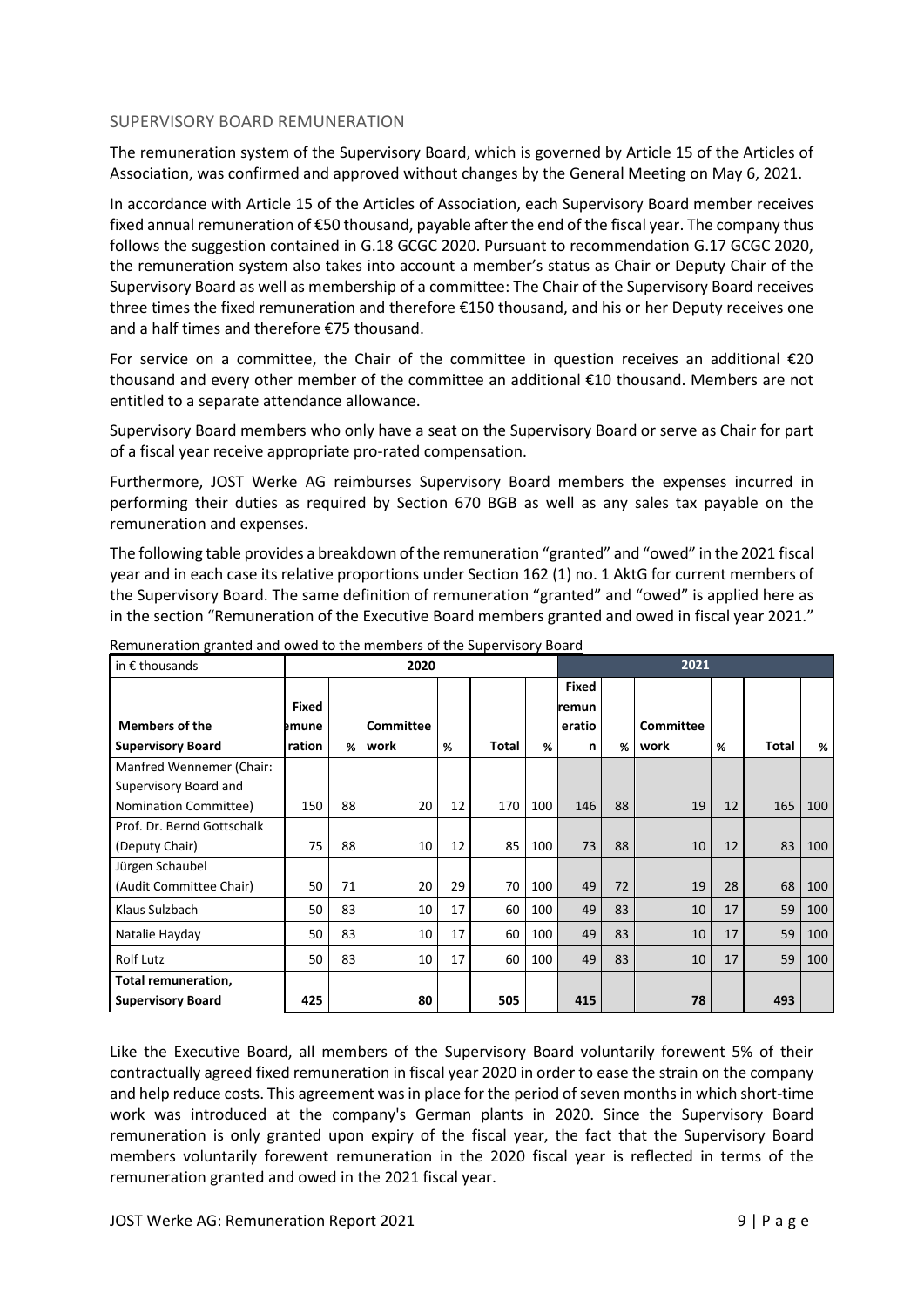## COMPARISON OF THE RESPECTIVE REMUNERATION AND EARNINGS TRENDS

The following table compares the annual rate of change in the remuneration granted and owed to the current and former Executive and Supervisory Board members, within the meaning of Section 162 AktG, with the company's annual earnings trend and the annual trend for its employees' remuneration. A transitional arrangement provided for in ARUG II has been applied. The table below therefore presents the trend by comparison with the previous year; over the next few fiscal years, the period will thus gradually be extended until a five-year comparison period is reached.

The company's earnings trend has been calculated on the basis of the group's adjusted EBITDA, since the Supervisory Board has specified adjusted EBITDA as a key performance indicator for the Executive Board and this therefore has a significant impact on the amount of remuneration received by the Executive Board. In addition, as required by law the trend in earnings after tax for the parent company JOST Werke AG as a single entity is also presented. However, it should be noted here that JOST Werke AG is purely a holding company without its own operations. For this reason, the single entity's earnings trend is not a suitable indicator by which to measure the group's results of operations.

The average remuneration received by employees has been calculated on the basis of the employees of the German company. Employees' remuneration comprises personnel expenses for wages and salaries, fringe benefits, the employer's share of insurance contributions and any variable remuneration components which were paid in the respective fiscal year. For technical reasons, the table only includes employees and trainees who were employed by JOST in the period from January 1 to December 31 in a given fiscal year, i.e. for the entire calendar year.

|                                                       | 2021 vs. 2020 |
|-------------------------------------------------------|---------------|
|                                                       | (Change in %) |
| <b>Current Executive Board members</b>                |               |
| Joachim Dürr (appointed 01/01/2019)                   | 40%           |
| Dr. Ralf Eichler (appointed in 2000)                  | 6%            |
| Dr. Christian Terlinde (appointed 01/01/2019)         | 5%            |
| <b>Former Executive Board members</b>                 |               |
| Lars Brorsen (departed 09/30/2019)                    | $-45%$        |
| Christoph Hobo (departed 12/31/2018)                  | $-100%$       |
| <b>Current Supervisory Board members</b>              |               |
| Manfred Wennemer (Chair)                              | $-3%$         |
| Prof. Dr. Bernd Gottschalk (Deputy Chair)             | $-2%$         |
| Jürgen Schaubel                                       | $-3%$         |
| Klaus Sulzbach                                        | $-2%$         |
| Natalie Hayday                                        | $-2%$         |
| <b>Rolf Lutz</b>                                      | $-2%$         |
| <b>Earnings trend</b>                                 |               |
| Adjusted EBITDA of the JOST Werke Group               | 30%           |
| Earnings after taxes of JOST Werke AG (single entity) | 34%           |
| Ø employee remuneration in Germany                    | 4%            |
| (full-time equivalents)                               |               |

Comparison of the annual change in the respective remuneration and earnings trends

The Executive Board of JOST Werke AG Neu-Isenburg, March 16, 2022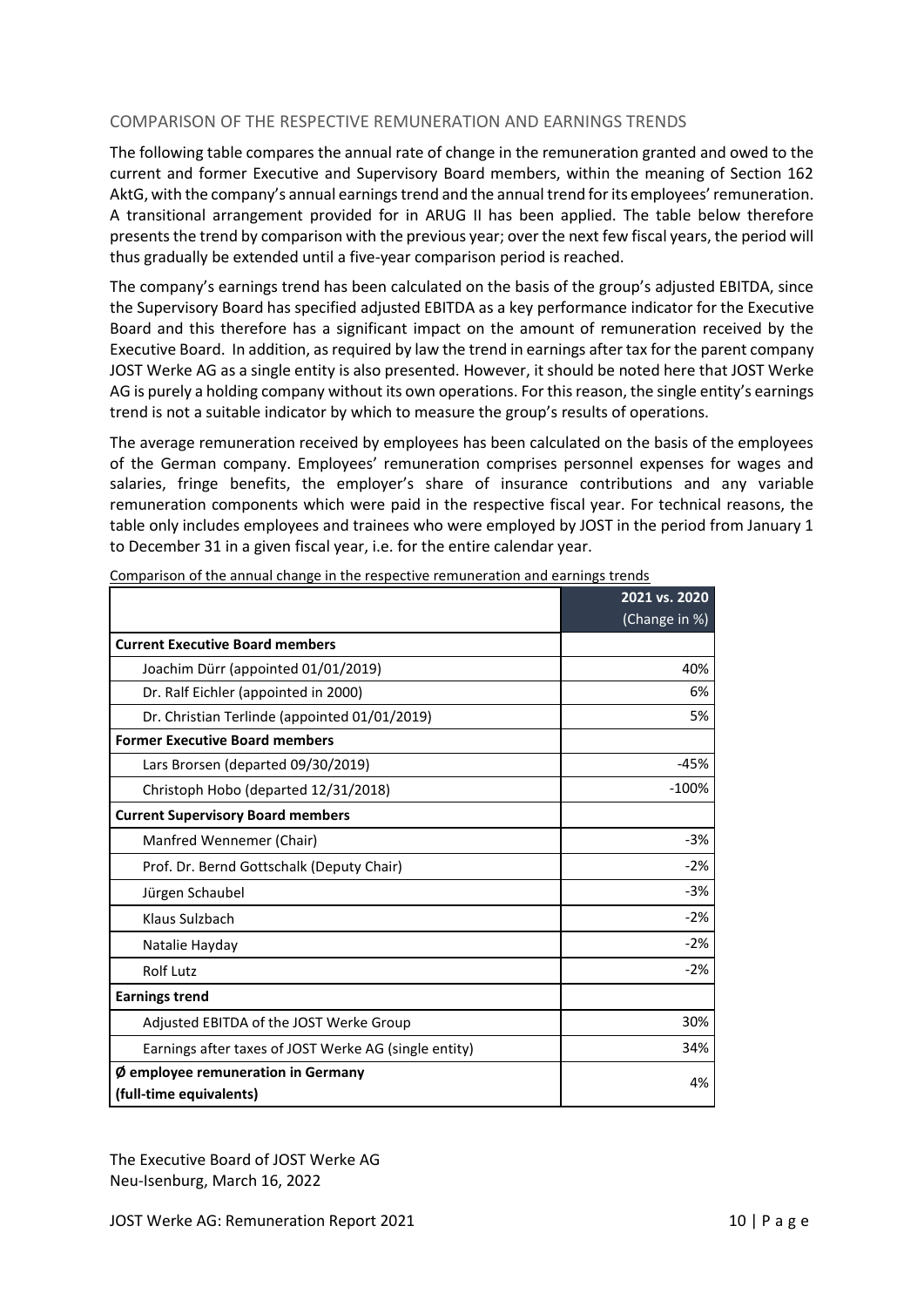## **REPORT OF THE INDEPENDENT AUDITOR ON THE FORMAL AUDIT OF THE REMUNERATION REPORT PURSUANT TO § 162 ABS. 3 AKTG**

## To JOST Werke AG, Neu-Isenburg

## *Opinion*

We have formally audited the remuneration report of the JOST Werke AG, Neu-Isenburg, for the financial year from 1 January to 31 December 2021 to determine whether the disclosures pursuant to § [Article] 162 Abs. [paragraphs] 1 and 2 AktG [Aktiengesetz: German Stock Corporation Act] have been made in the remuneration report. In accordance with  $\S$  162 Abs. 3 AktG, we have not audited the content of the remuneration report.

In our opinion, the information required by § 162 Abs. 1 and 2 AktG has been disclosed in all material respects in the accompanying remuneration report. Our opinion does not cover the content of the remuneration report.

## *Basis for the opinion*

We conducted our formal audit of the remuneration report in accordance with § 162 Abs. 3 AktG and IDW [Institut der Wirtschaftsprüfer: Institute of Public Auditors in Germany] Auditing Standard: The formal audit of the remuneration report in accordance with § 162 Abs. 3 AktG (IDW AuS 870). Our responsibility under that provision and that standard is further described in the "Auditor's Responsibilities" section of our auditor's report. As an audit firm, we have complied with the requirements of the IDW Quality Assurance Standard: Requirements to quality control for audit firms [IDW Qualitätssicherungsstandard - IDW QS 1]. We have complied with the professional duties pursuant to the Professional Code for German Public Auditors and German Chartered Auditors [Berufssatzung für Wirtschaftsprüfer und vereidigte Buchprüfer - BS WP/vBP], including the requirements for independence.

## *Responsibility of the Management Board and the Supervisory Board*

The management board and the supervisory board are responsible for the preparation of the remuneration report, including the related disclosures, that complies with the requirements of § 162 AktG. They are also responsible for such internal control as they determine is necessary to enable the preparation of a remuneration report, including the related disclosures, that is free from material misstatement, whether due to fraud or error.